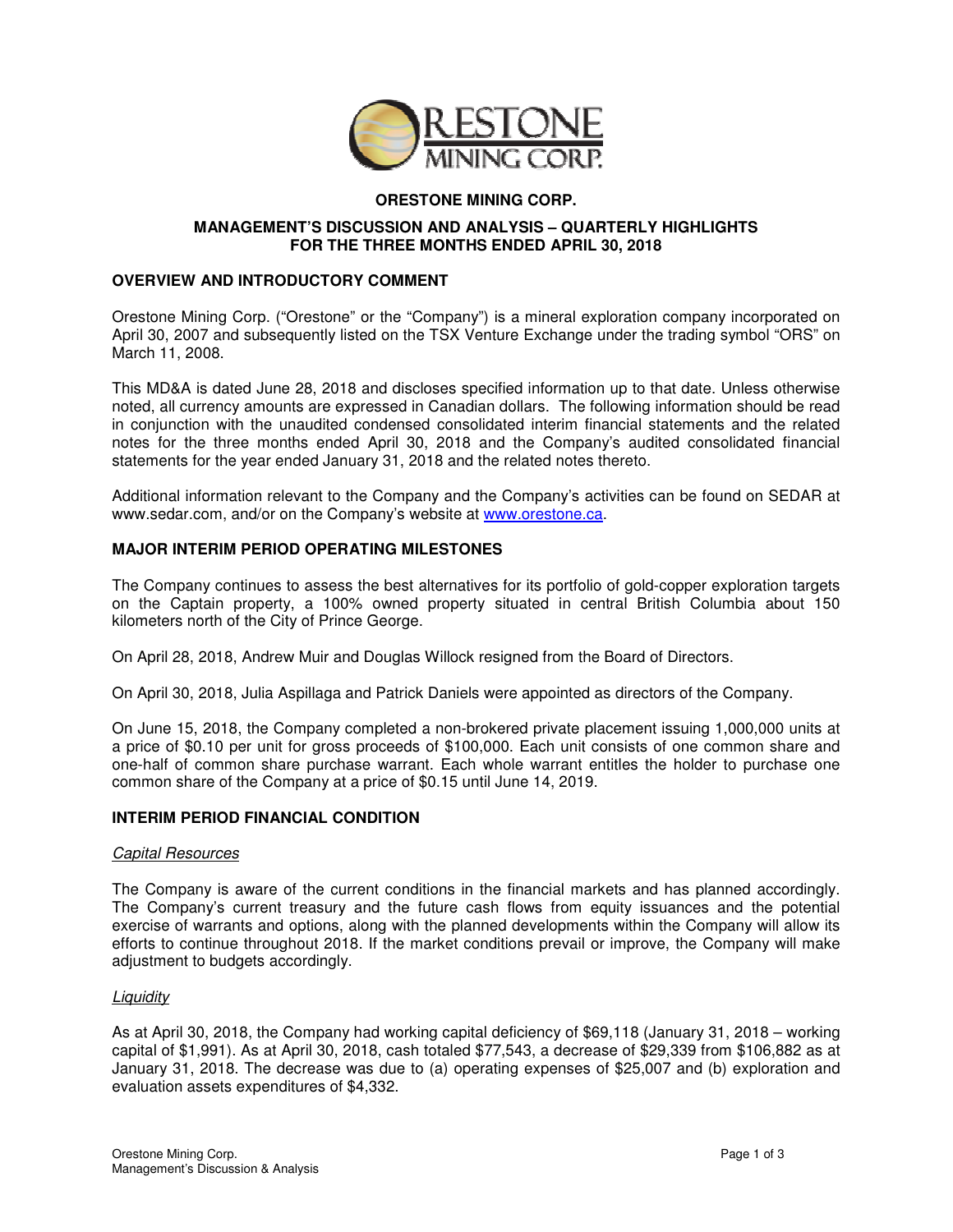

#### **Operations**

#### **For the three months ended April 30, 2018 compared with the three months ended April 30, 2017:**

The Company recorded a comprehensive loss for the three months ended April 30, 2018 of \$79,716 (loss per share - \$0.01) compared to a comprehensive loss of \$33,299 (loss per share - \$0.00) for the three months ended April 30, 2017.

Excluding the non-cash share-based compensation of \$12,939 (2017 - \$Nil), the expenses amounted to \$66,777 (2017 - \$33,299), an increase of \$33,478. The change in the expenses was mainly due to increases in: (a) Project search expenses of \$23,733 (2017 –  $$420$ ); (b) office expenditures of \$7,816 (2017 - \$3,295); and (c) professional fees of \$9,393 (2017 - \$3,250). All such increases are because the Company was active in its project search in other jurisdictions along with the professional support. The increases were offset by decreases in investor relations of \$484 (2017 - \$2,180) and salaries and benefits of \$17,791 (2017 - \$18,045).

## **SIGNIFICANT RELATED PARTY TRANSACTIONS**

During the quarter, there was no significant transaction between related parties.

### **COMMITMENTS, EXPECTED OR UNEXPECTED, OR UNCERTAINTIES**

As of the date of the MD&A, the Company has no outstanding commitments.

Other than disclosed in this MD&A – Quarterly Highlights, the Company does not have any commitments, expected or unexpected, or uncertainties.

#### **RISK FACTORS**

In our MD&A filed on SEDAR May 30, 2018 in connection with our annual financial statements (the "Annual MD&A"), we have set out our discussion of the risk factors which we believe are the most significant risks faced by Orestone. An adverse development in any one risk factor or any combination of risk factors could result in material adverse outcomes to the Company's undertakings and to the interests of stakeholders in the Company including its investors. Readers are cautioned to take into account the risk factors to which the Company and its operations are exposed. To the date of this document, there have been no significant changes to the risk factors set out in our Annual MD&A.